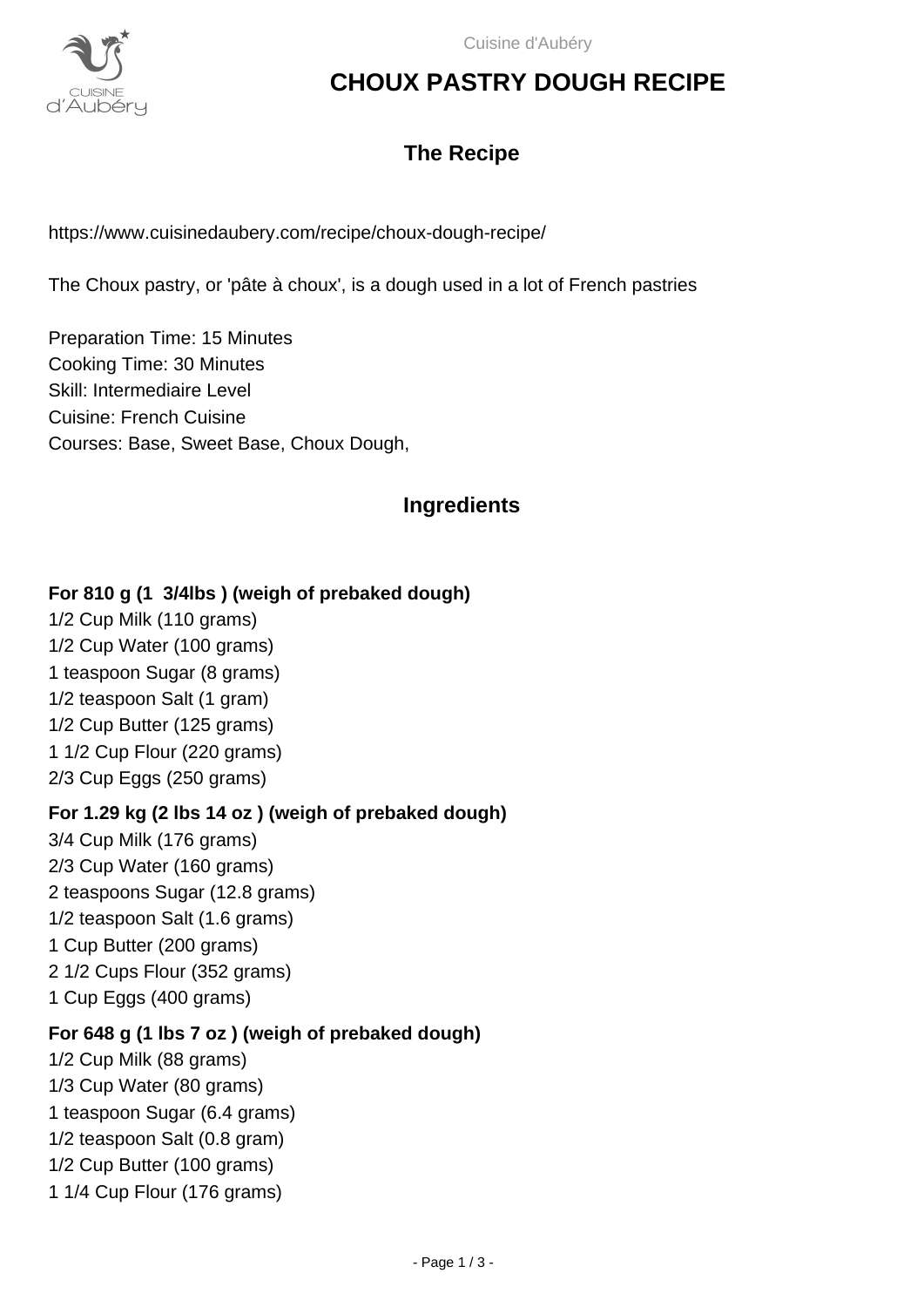

# **CHOUX PASTRY DOUGH RECIPE**

1/2 Cup Eggs (200 grams)

## **For 486 g (1 lbs 1 oz ) (weigh of prebaked dough)**

1/3 Cup Milk (66 grams) 1/4 Cup Water (60 grams) 1 teaspoon Sugar (4.8 grams) 1/2 teaspoon Salt (0.6 gram) 1/3 Cup Butter (75 grams) 1 Cup Flour (132 grams) 1/3 Cup Eggs (150 grams)

### **For 324 g ( 3/4lbs ) (weigh of prebaked dough)**

3 Tablespoons Milk (44 grams) 3 Tablespoons Water (40 grams) 1/2 teaspoon Sugar (3.2 grams) 1/2 teaspoon Salt (0.4 gram) 4 Tablespoons Butter (50 grams) 1/2 Cup Flour (88 grams) 1/4 Cup Eggs (100 grams)

### **Steps**

1. In a saucepan, pour in the Milk (1/2 Cup or 110 g), the Water (1/2 Cup or 100 g), the Salt (1/2 teaspoon or 1 g), the Sugar (1 teaspoon or 8 g) and the Butter (1/2 Cup or 125 g), over medium heat

- 2. After the Butter has melted, once the liquid starts boiling, remove from heat
- 3. Off the heat, add in the Flour (1 1/2 Cup or 220 g)
- 4. For better results, sift the Flour
- 5. Remove from the heat and mix with a spatula, until the Flour has absorbed all the liquid
- 6. Transfer to a mixing bowl immediately and stir to let the dough cool down
- 7. Beat the Eggs (2/3 Cup or 250 g) i na mixing bowl

8. Add in the Eggs (one by one) while mixing the dough. You may mix by hand, or using a stand mixer ('kitchen aid'), with the paddle also called the 'leaf'

- 9. Make sure to pour the the Eggs one at a time
- 10. Mixing will take time, until your reach a dough with a smooth texture
- 11. For most recipes using the Choux Pastry Dough, you need a Pastry Bag
- 12. Transfer the dough into the Pastry Bag
- 13. Push the dough inside the Pastry Bag to remove air pockets
- 14. Twist to close

#### **Paper or mat ?**